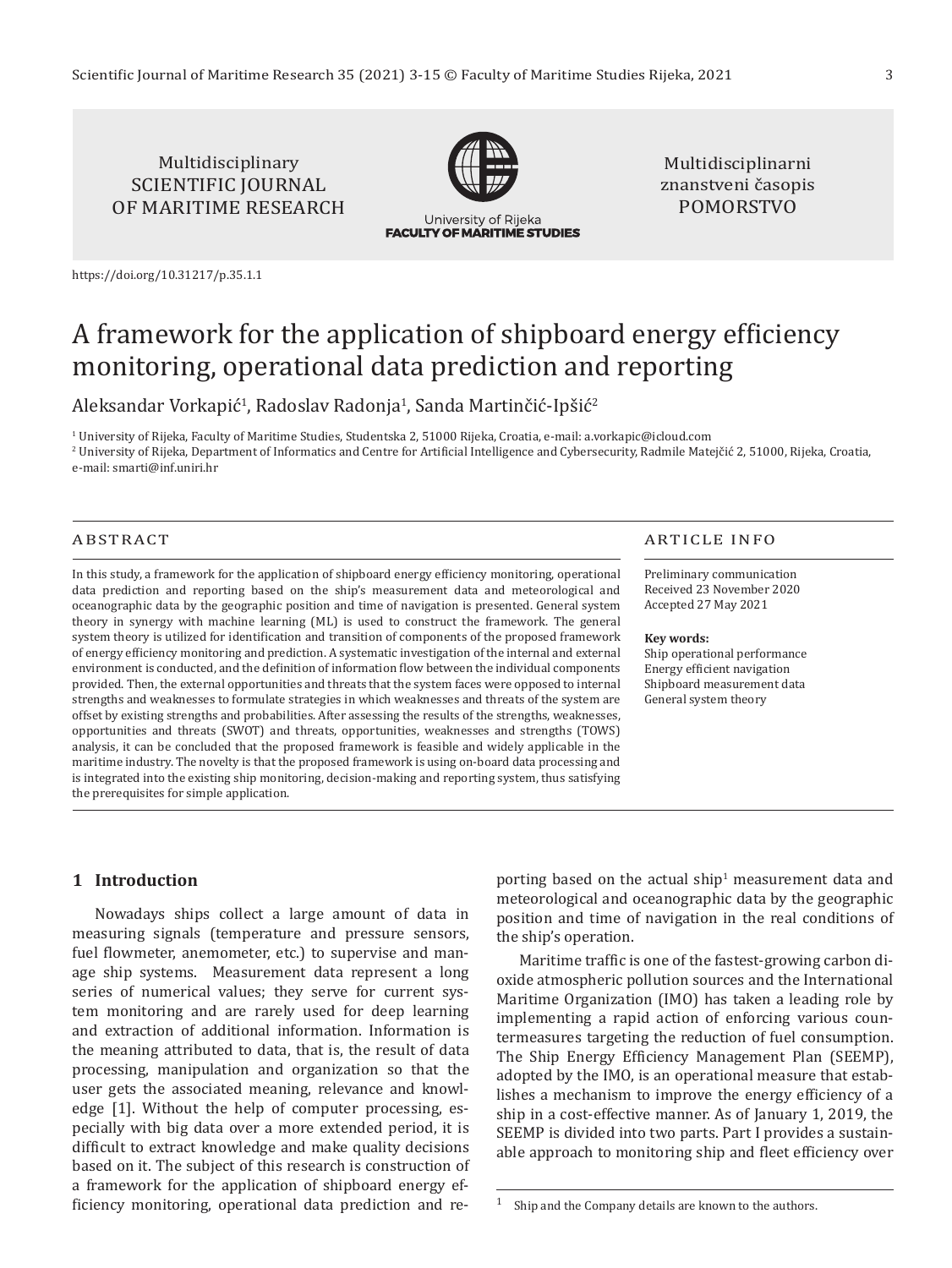time and options for optimising the ship efficiency. Under the Article 22A, Chapter 4, Annex VI, MARPOL 73/78, Part II contains binding requirements for ships of 5000 gross tonnage or more, relating to the collection of ship data for each type of fuel used and data related to cargo transport methodologies used by ships of 5000 gross tonnage or more [2]. At the end of each calendar year, the shipowner shall compile the data collected in that calendar year or one of its parts, and within three months after the end of each calendar year report to the Administration, i.e. the Authorized Organization (Classification Society), on the total value for the previous period. Collected data will be used when deciding on future carbon dioxide emission limitations, and first results are expected in 2022. The IMO Marine Environment Protection Committee (MEPC) at its regular session MEPC73 launches work on the fourth GHG study initiated by the Baltic and International Maritime Council (BIMCO) according to the actual projections of GHG discharges from ships. Namely, they believe that the current estimates of 50-250% increased GHG emissions by 2050 are excessive and do not take into account the actual projection of world economic growth and gross domestic product (GDP) as a basis for estimating the future need for maritime transport. The fourth GHG Study 2020 (MEPC75/7/15) finds that total greenhouse gas (GHG) emissions from maritime shipping rose about 10% from 2012 to 2018. Most striking are 12% increase in black carbon emissions and a 150% increase in methane emissions. Methane slip is not yet regulated and in the next phase emissions limitations from new LNG-fueled ships are expected. The study highlights that it will be challenging to meet IMO's goal of cutting GHG emissions from international shipping by at least 50% from 2008 levels by 2050 and that innovative technologies shell be employed to achieve the goals [3].

The European Union, in its Monitoring, Reporting and Verification Regulation (MRV Regulation 2015/757) that came into force on 1 July 2015 adopted three strategies: (1) Monitoring, reporting and verification of carbon emissions from ship, (2) GHG reduction targets for the maritime transport sector and (3) further measures, including Market-Based Measures (MBM) [4, 5, 6, 7]. First MRV strategy requires all ships of more than 5000 gross tonnage visiting ports of the European Union or EFTA to provide data on carbon dioxide emissions into the atmosphere. Data collection began on January 1, 2018. Database is managed by the European Maritime Safety Agency (EMSA), which publishes carbon dioxide emissions data every year.

Since large amounts of data are present on seagoing ships and yet not used for deep leaning or automated reporting, and with the mentioned requirements for reduction in energy use, emissions, and reporting, there is a need for an appropriate framework that would address these gaps by (1) describing data utilization, (2) providing a comparison of the current situation with previous recordings (testbed, sea trial, previous voyages), (3) predicting shipboard energy efficiency in the future and (4) assisting with reporting on energy efficiency and carbon dioxide or other emission data.

Typically, performance calculation models are divided into those based on (1) physical laws (white models), (2) those that process measurement data by mining or machine learning (black models), and (3) those that combine the two approaches mentioned (grey models). Publication ISO 19030-1: 2016 [8] describes general principles for the measurement of changes in hull and propeller performance and defines a set of performance indicators for hull and propeller maintenance, repair, and retrofit activities. Unlike methods based on physical laws, data mining and machine learning methods are not so prevalent in reference works. At the same time, only a few published papers deal with the framework of the application of such methods in real ship operation conditions.

Lajic et al. [9] set up a model of support when deciding to change navigation direction or speed in critical situations by identifying upcoming events (such as changing the direction and magnitude of waves and wind) through redesigning the existing mathematical model as part of the SeaSense system. According to the proposed fault-tolerant system with fault diagnosis and the method of evaluation and selection of the most appropriate combination of data (sensor fusion quality test, SFQ test), i.e., the possibility of continued prediction, and in the event of an error in measuring different states of the sea, waves, etc., the data being processed were collected from existing SeaSense systems installed on several container ships of the Danish Navy. SFQ can be successfully used to increase the accuracy of measuring the state of the sea, and thus increase the reliability of predicting the response of the ship when changing the speed and direction of navigation.

Petersen et al. [10] present an efficiency model of coastal ferry navigation developed using an artificial neural network (ANN) and a Gaussian process (GP) based on measurement data from voyages in a 1 hour and 55 minute period. The results obtained by artificial neural networks are better than those obtained by the Gaussian process. The relative propulsion power error is 1.65%, while the error in predicting fuel consumption is 1.50%.

Nielsen and Jelsen [11] describe a support system in deciding to change the speed of a ship and the direction of navigation in poor weather conditions in real-time, using a prediction model with the assessment of the wave impact. The proposed model estimates the wave spectrum by combining hydrodynamic modeling and statistical processing of retrieved data. The authors use linear spectral analysis in the statistical processing of the normal distribution (Gaussian curve). At the same time, the Monte Carlo simulation (MCS) and the first-order reliability method (FORM) process the data that monitor the discrete functions. The model is based on data collected from eight sensors installed on the deck of the test ship. The measured data were acceleration, wave height, green water sensor data, and data retrieved from the stress sensor. The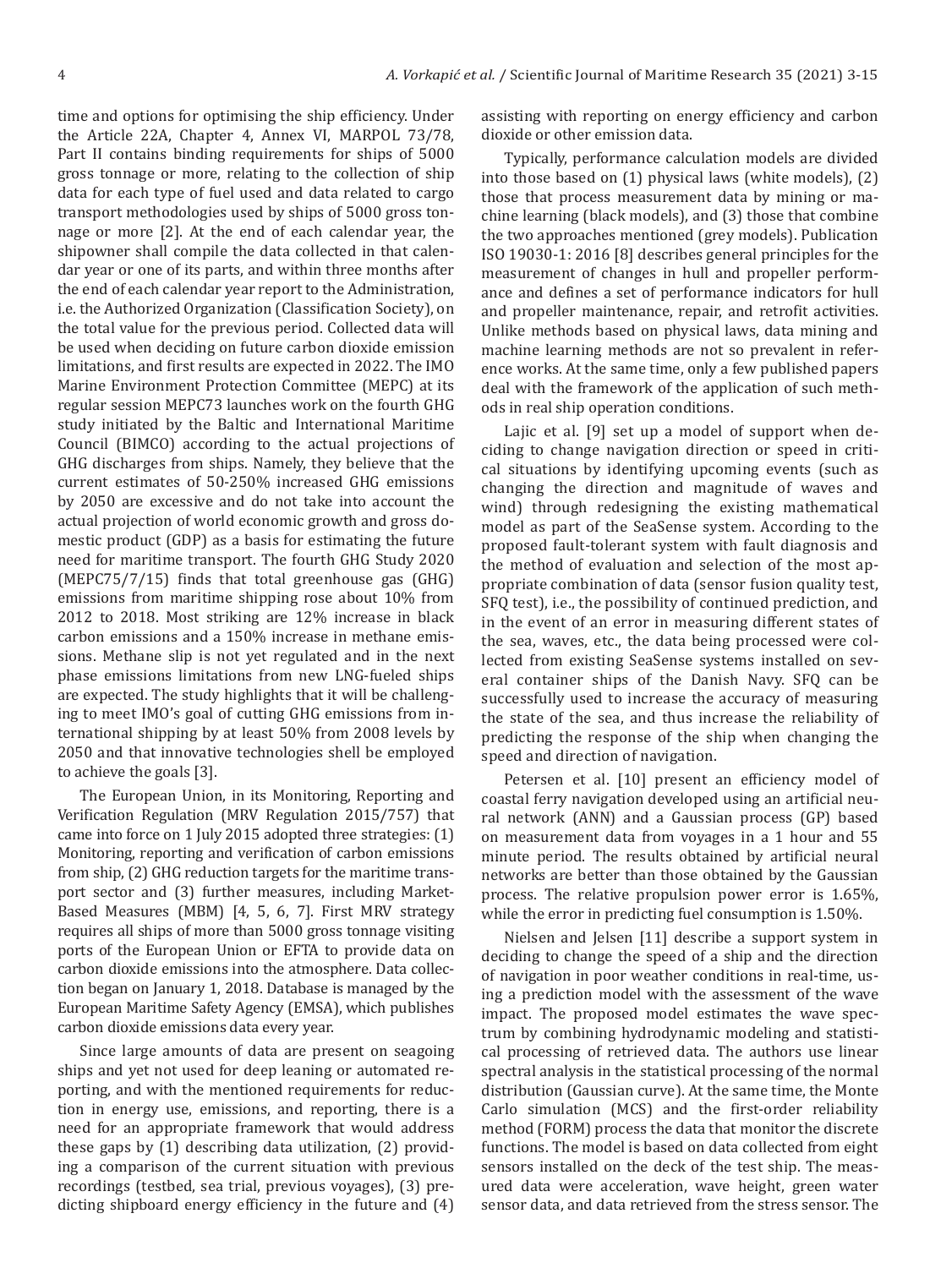system gives promising results, but a much larger amount of data is needed to validate it fully.

As part of his doctoral thesis, Hansen [12] presents a model for predicting operating parameters and the necessity for cleaning the hull and propeller of a container ship using the "Bond Graph" method and regression analyses. He uses data from ship sensors, namely data from the motion sensor installed on the bow and data from daily reports from a period of 380 days. Data sent from the ship via daily reports are insufficient to notice the need for hull cleaning, while such a necessity is discernible by processing measurement data. Despite the author not having sufficient data on external influences, by filtering the input data, he successfully determines the steady-state condition to measure the degree of hull and propeller fouling.

Trodden et al. [13] present a model for planning the fuel consumption and exhaust emissions of tugs and analyzing the initial state, which can then be used to assess the degradation of efficiency during extraction by a software filter algorithm to eliminate all states that do not correspond with the initial. The model processes 43,143 specimens of tug speed and fuel consumption measurements over 30 days in different operating modes. The authors show that the use of eco-speed of the propulsion engine reduces fuel consumption by about 20%, so the presented model was introduced on the tugs where the research was conducted.

In his work, Perera [14] deals with the topic of sensory data processing with an emphasis on the framework of their collection, transmission, and processing. Data are taken from a bulk carrier and processed by clustering, using unsupervised Gaussian mixture models (GMM) algorithm with expectation maximization (EM). The corresponding data sets are then displayed graphically, using diagrams. The clustering results are promising, while the collection framework is elaborated in detail.

None of these sources deals with on-board data processing and integration into the existing ship monitoring, decision-making, and reporting system, which is one of the main determinants of the proposed framework. The on-board processing of measurement data significantly reduces the model dependence on the amount of data, and the ability of satellite communication between ship and land.

The proposed implementation of energy management and reporting model is assisting in the identification of energy fuel saving with the expected scientific contribution in identifying relevant parameters affecting energy efficiency, determining parameters impact and developing a new methodological approach for monitoring and predicting emissions. The developed methodology is implemented for the case of liquefied petroleum gas carrier. Furthermore, it is not uncommon for various manufacturers of solutions to reduce energy consumption and optimize navigation to go through the states of system transition without a proper quality analysis of the current situation hence such systems are not fully consistent with

the ship's procedures and current measures in place. This paper deals with such gaps in detail.

#### **2 Materials and Methods**

In this paper, a liquefied petroleum gas carrier, similar to the recent series of a South Korean shipbuilder with a capacity of 54,340 DWT, length 225 m, and width 37 m, is used. The type and size of the ship were selected based on the fact that its size is consistent with the average size of vessels commonly used in ocean navigation and that the results can be therefore widely applied to ocean-going ships. Since the proposed framework involves deep learning, the learning time depends on the vessel and the voyages. The fastest learning time will be with those ships that are on permanent routes, and with tankers, especially for liquified gas transportation, where the vessel is in ballast or cargo condition. On a case ship, there are procedures and measures in place for efficient use of energy resources and control of carbon dioxide emissions. Procedures and measures are assumed from binding legislation and relevant maritime industry standards. On a particular ship, in its safety management system (SMS), the shipowner defines and documents the sources, roles, responsibilities, and authorities of all persons or departments that manage, perform and verify procedures and influencing factors related to the implementation and management of environmental components to achieve effective control. Under the provisions of the SMS, the master of the ship is responsible for the implementation and maintenance of all elements of the energy management system and environmental protection. He is obliged to ensure the implementation of binding environmental requirements. The chief engineer is responsible for monitoring performance, plant maintenance, and implementing corrective actions after assessing the consumption value by the requirements of the SEEMP. The shipowner establishes a formal process of identifying energy consumers and variables that affect consumption in all conditions of ship operation. The process includes a feasibility study of measures to improve energy efficiency using technical or operational means. The level of success of such measures is assessed by energy efficiency indicators concerning defined goals. Energy planning is managed by the shipowner's energy management department and is carried out with the help of available resources. The result of that is an action plan for the implementation of energy savings, leading to specific goals.

The current SEEMP contains simple energy efficiency measures, technical measures, and modernization of existing equipment, or changes in existing company procedures, and can be summarized into six action groups:

- 1. establishing and maintaining documented procedures for situations in which deviations from the policy and objectives of the shipowner may occur,
- 2. determining operational criteria in the procedures,
- 3. establishing and maintaining procedures related to the shipowners' identification of significant environmental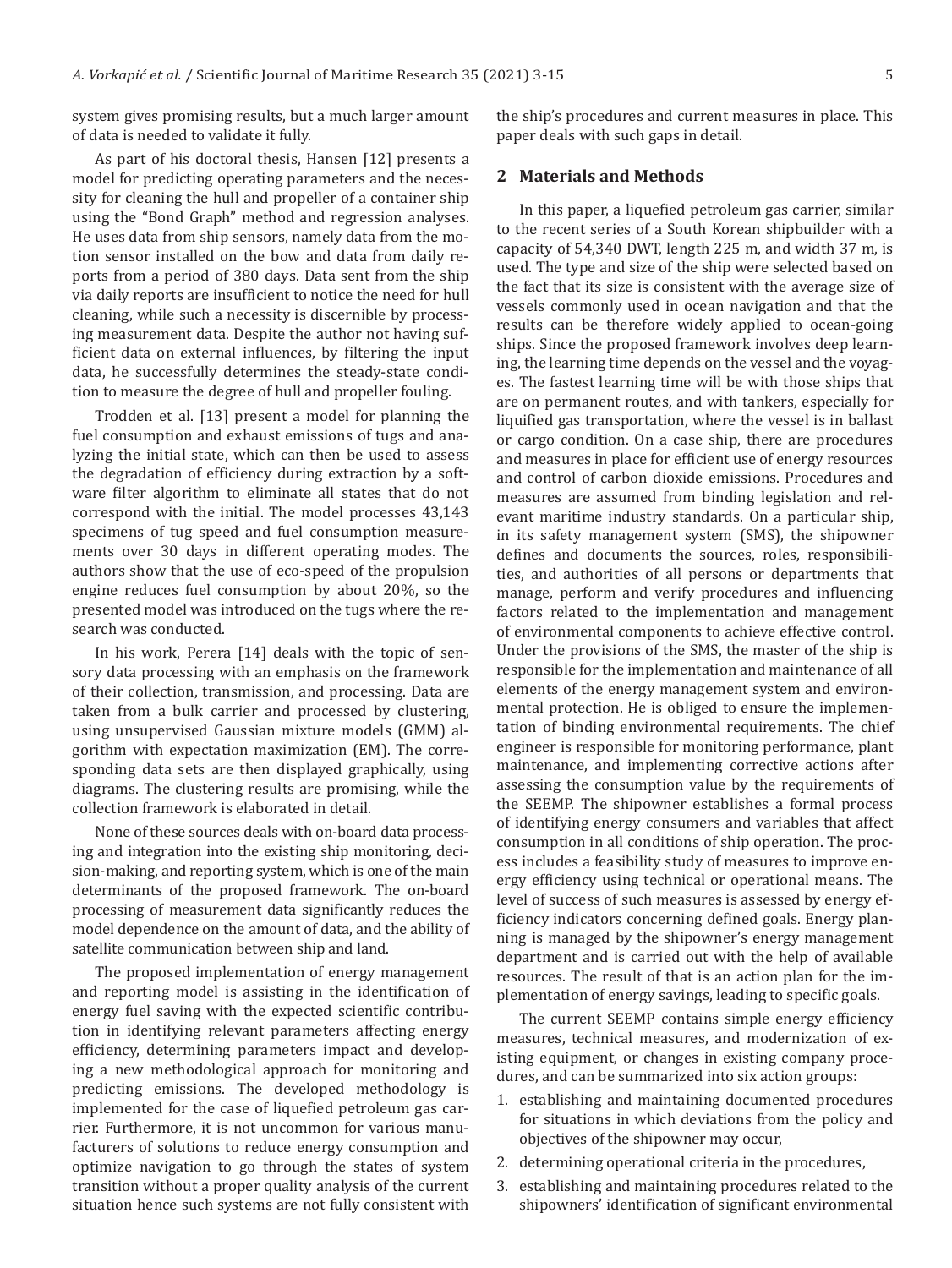aspects for goods and services and communication of the relevant procedures and requirements to contractors and suppliers,

- 4. avoiding or minimizing environmental risks,
- 5. establishing a procedure either formally (through energy planning and action plans) or in the form of simple instructions for efficient equipment handling, on-board energy management, vessel navigation (conditioning) and modification of existing equipment, and
- 6. ensuring compliance with legal requirements and other binding regulations.

On a particular ship, external weather forecast service is used to plan the trip and optimize navigation procedures. Measurement data from the ship's monitoring and control system, as well as the navigation system, are processed but are not stored nor used to discover new information, i.e., revealing hidden behavior patterns. Data related to the control of energy consumption and the amount of carbon dioxide emitted are entered manually in the forms prescribed by the shipowner. An external (ship) communication system has been installed on the ship in question, which enables the transmission and reception of instructions, orders, commands, reports, as well as communication and exchange of data with the office and other participants in the maritime venture.

The shipowner's energy management department meets within the interval no longer than one year. However, if the target achievement period for a particular measure is defined for a shorter interval (e.g., quarterly), then the assessment is carried out at the end of the period that coincides with the target framework.

For the purposes of defining the new framework for the application of shipboard energy efficiency monitoring, operational data prediction and reporting based on the ship's measurement data and meteorological and oceanographic data by the geographic position and time of navigation, the general system theory is used [15]. In the broadest sense, general system theory refers to a collection of general concepts, principles, tools, problems, methods, and techniques directly related to the systems. Although the term "system" may have different meanings in different circumstances, it usually refers to the arrangement of specific, interconnected components within a model, in such a way that they form a whole [16, 17]. General system theory suggests a distinction between open and closed systems. The openness of the system is pointed out by one of the creators of the general system theory, Ludwig von Bertalanffy, who believes that the dynamic interaction of the components of the open system model is its essential feature. If the system were closed and did not exchange matter, energy and information with the environment, the environment would not be able to recognize such a system [15]. The definition of the system starts from the basic definition according to which the system must be understood extremely formally, as a group of identities that are preserved in a complex and changing environment by stabilizing the difference between interior and exterior. The system is created from unchanged and environmentally oriented meaningful structures whose task is to reduce complexity [18]. Since, logically, each system strives to establish a balance between these opposing principles, there is a phenomenon in which each system, by its very existence and the consistency of its balance, resists change [19]. The system can be unambiguously defined based on two groups of data: universe of discourse and couplings (UC structure) and the state structure and transition (ST structure) [16, 20]. When examining the UC structure, it is noticeable that the connections between two elements represent a set of all common attributes between these elements, i.e. their cross-section, while the ST structure is used to define all possible states and all possible transitions between elements, and, if possible, the probabilities of these transitions or the system is lead from one state to another when the transitions are not stochastic. Therefore, the connections between the elements are information flows.

#### **3 Results and discussion**

Noticing the shortcomings of the existing system, in which the input variables are corrected with a time lag (related to the time of achieving the set goals), and using data that are manually entered into the system, taking into account statutory changes in reporting related to energy consumption and carbon dioxide emissions, as well as insufficient processing of available measurement data, a new framework for the application of shipboard energy efficiency monitoring, operational data prediction and reporting based on the ship's measurement data and meteorological and oceanographic data by the geographic position and time of navigation is proposed. The framework or model implementation is defined by the UC (Figure 1) and ST structure (Figure 2) of the model.

#### **3.1 UC model structure**

The proposed model (Figure 1) introduces dynamic interaction between system components, which is enabled by feedback on input variables such as, for example, main propulsion shaft revolutions, navigation direction, trim of the ship, or the necessity for cargo liquefaction, whose changes can affect fuel consumption. Feedback is achieved by applying machine learning algorithms to data that are converted into information (C4) and whose output predictive values can be compared with the current state and thus make the necessary correction of input values (Figure 1). Information on more efficient ship management and ship systems is available at the shipowner's office (C24). It can be used when correcting an existing shipboard energy efficiency plan (C19), concluding cargo contracts, and creating business policy. The introduction of new information into the system reduces uncertainty, which is a fundamental feature of the proposed model. By organizing information, they become knowledge about energy saving procedures and measures, which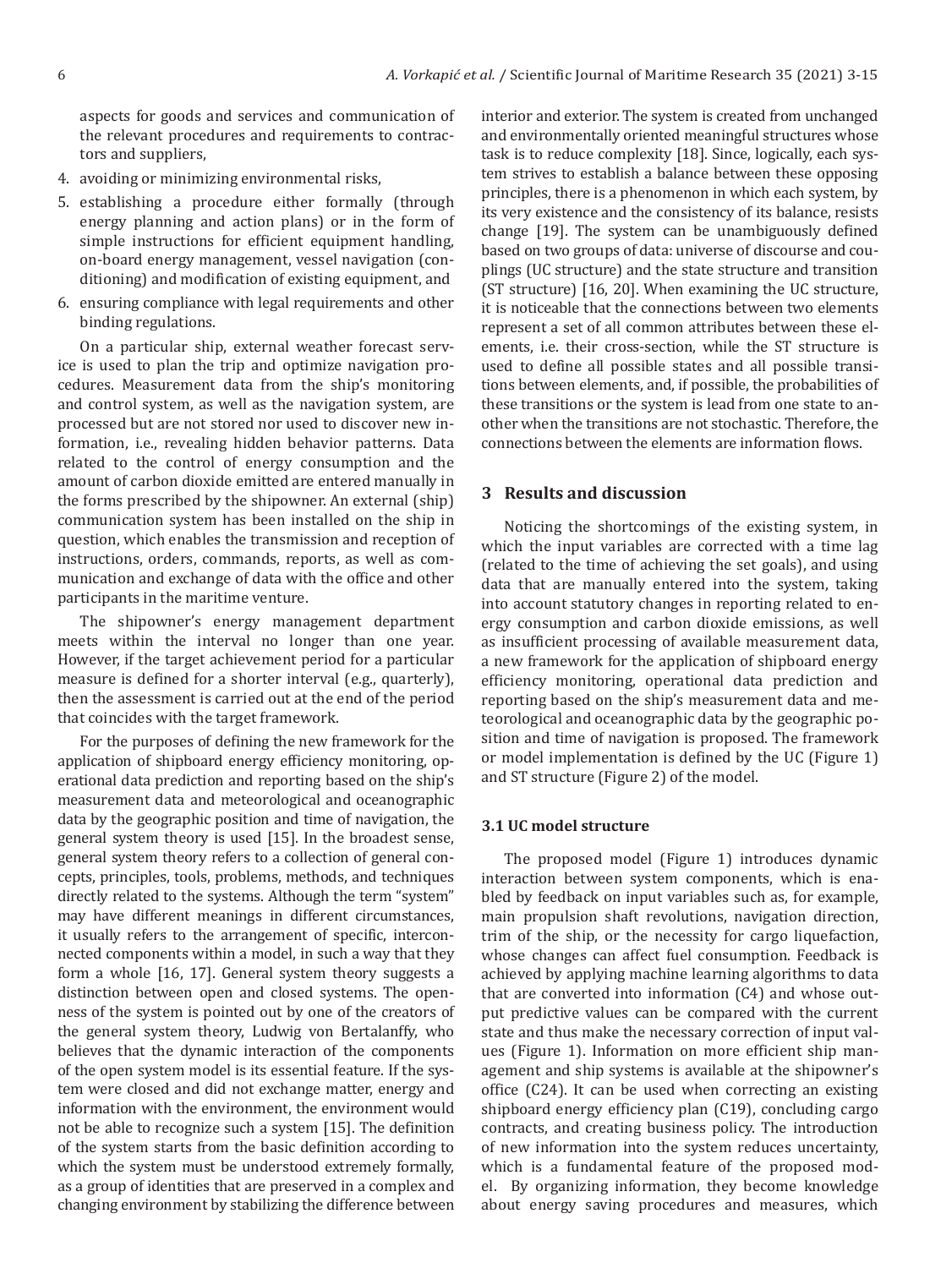can be used to optimize fuel consumption, to introduce new systems at the project level, as well as to improve the energy system. Another feature of the proposed model is the reduction of environmental complexity achieved by automated completion of SEEMP and EU Monitoring, Reporting, and Verification of CO 2 emissions (EU MRV) reports. Data entry control is still left to the machine operator but can be omitted after being confirmed in practice.

It is important to note that the UC structure of the model (Figure 1) shows the key elements of the system (components) that share common attributes at the same level of resolution and exchange information related to the proposed system (model). The proposed model follows the existing legislative and institutional preconditions, as well as the operating authorities, necessary for their implementation and the existing technological preconditions. The new physical components of the proposed model are a data collection and storage system (a2), computer data processing (a3), and graphical user interface (GUI), through which information is available to the end-user in the form of characters, images, and diagrams (a4). To perform the given process and adequately exchange information with other system components, (dedicated) software is required. Such software includes data filtering (automated quality control algorithms), data mining, and machine learning algorithms and is connected to other parts of the system using input and output variables. The focus of this paper is the elaboration of the derived model rather than a description of machine learning solution.

Further elaboration of used machine learning methods, experiments and results are available in [21] and [22]. Usually, those are neural networks (ANN) [23], support vector machines (SVM) [22, 24] and random forests (RF) [21]. In ANN, whose prediction results are similar to SVM and RF, there is a demanding pre-processing procedure, as well as finding optimal parameters for building a successful model. In any case, the choice primarily depends on the type and amount of data, the output variable, the objectives (classification, regression, or detection of outliers) and the processing speed [21]. The control elements of navigation (a7) and energy systems (a8) are taken from the existing system because they appropriately aggregate the procedures to a higher level of resolution.

External challenges mainly relate to communication regarding the retrieval of meteorological data (a12), submission of reports to the Flag State Registry Administration (a13), and communication with the shipping company (a14). Given that these issues have been resolved within the existing system, they will not be addressed specifically. When choosing an adequate marine weather forecast, the amount of data and their reliability should be taken into account. Internal and external challenges in working with large data sets are often categorized in recent literature as ''the challenges of big data'' [25]. However, it should be noted that in the proposed model most of the data is retained on board, so the issue of transfer and challenge of a large amount of data is thus resolved.

The number of data instances, i.e., the period of data collection on ship performance and navigation data, collected in the data collection and storage unit (a2), is one of the most important challenges within the set limits of the model. This is solved by adequately selected algorithms in synergy with expert selection, while the question of data quality is elegantly solved by filtering in six stages: (A) global range test, (B) local range test, (C) stuck value test, (D) spike test, (E) gradient test, (F) trend test [26]. Six automated quality control algorithms are applied to each parameter. The algorithms are written in Python and available in an open-source GitHub repository [26].

Impacts on the system can be divided into two primary groups: (1) impacts within the model limits, i.e. input value of the main propulsion shaft revolutions, ship's course, cargo liquefaction order, decision on the number of generators connected to the switchboard, number of cooling pumps in operation, etc., and (2) impacts beyond the limits of the model (system), such as weather and sea conditions, voyage order, binding provisions of international legislation.

Continuous processing of a large number of measurement data conditioned computer processing on board, while the Internet of Things (IoT), a prerequisite for remote control of the ship, or autonomous navigation, remained as an option in the future, after broadband data exchange with the possibility of real-time management is confirmed in practice.

Individual elements of the UC model structure explained:

a1 – integrated automation system (IAS),

a2 – data collection and storage,  $x_{1-n}$  (t) (Table 1) retrieves data from the IAS system, the ship's navigation system, data from the ship's noon reports and meteorological and oceanographic data from external sources; access to the original data set is provided,

a3 – pre-processing by filtering and preparing data for processing, and data processing by machine learning procedures that combines selection of relevant input parameters, time equalization, reduction of the number of required instances and recovery of lost or incomplete data, as well as the application of appropriate machine learning algorithm to given parameters, model learning and evaluation, prediction, i.e. carrying out data mining procedures,

a4 – a decision support system (DSS) displays the results of predicting the output variables  $y_{1-n}$  (t) (fuel consumption of the main propulsion engine, specific fuel consumption of the main propulsion engine, slip, speed over ground, trim and the necessity for cargo liquefaction) in parallel with the set values (SEEMP, test drive, transport contract, etc.), which allows targeted corrective action,

a5 – the ship's master is the highest decision-making authority regarding the safety of navigation, environmental protection, cargo transport, voyage, reporting and implementation of company policy and cost control; in performing the above duties, he is assisted primarily by the chief engineer, chief mate and other crew members,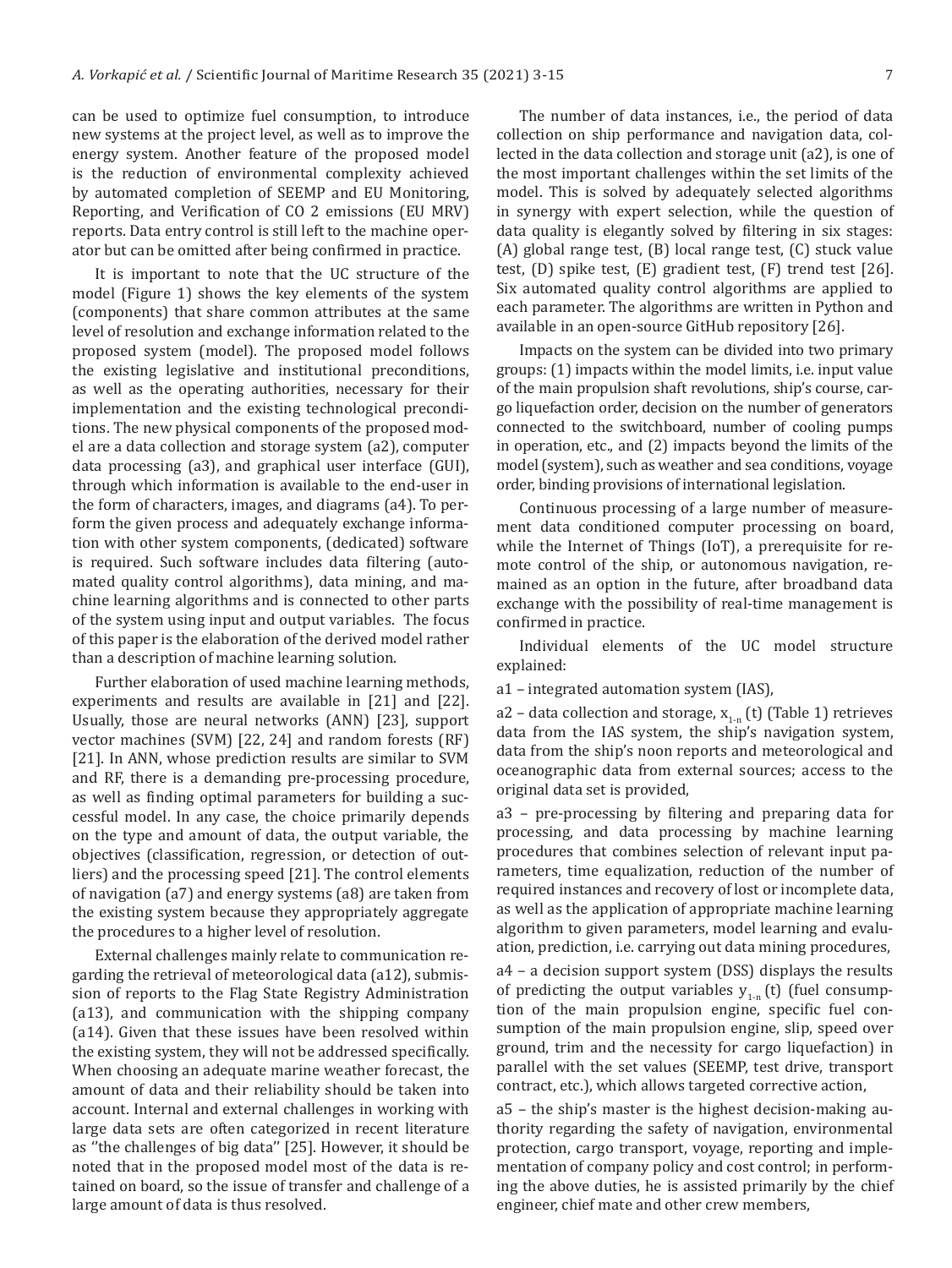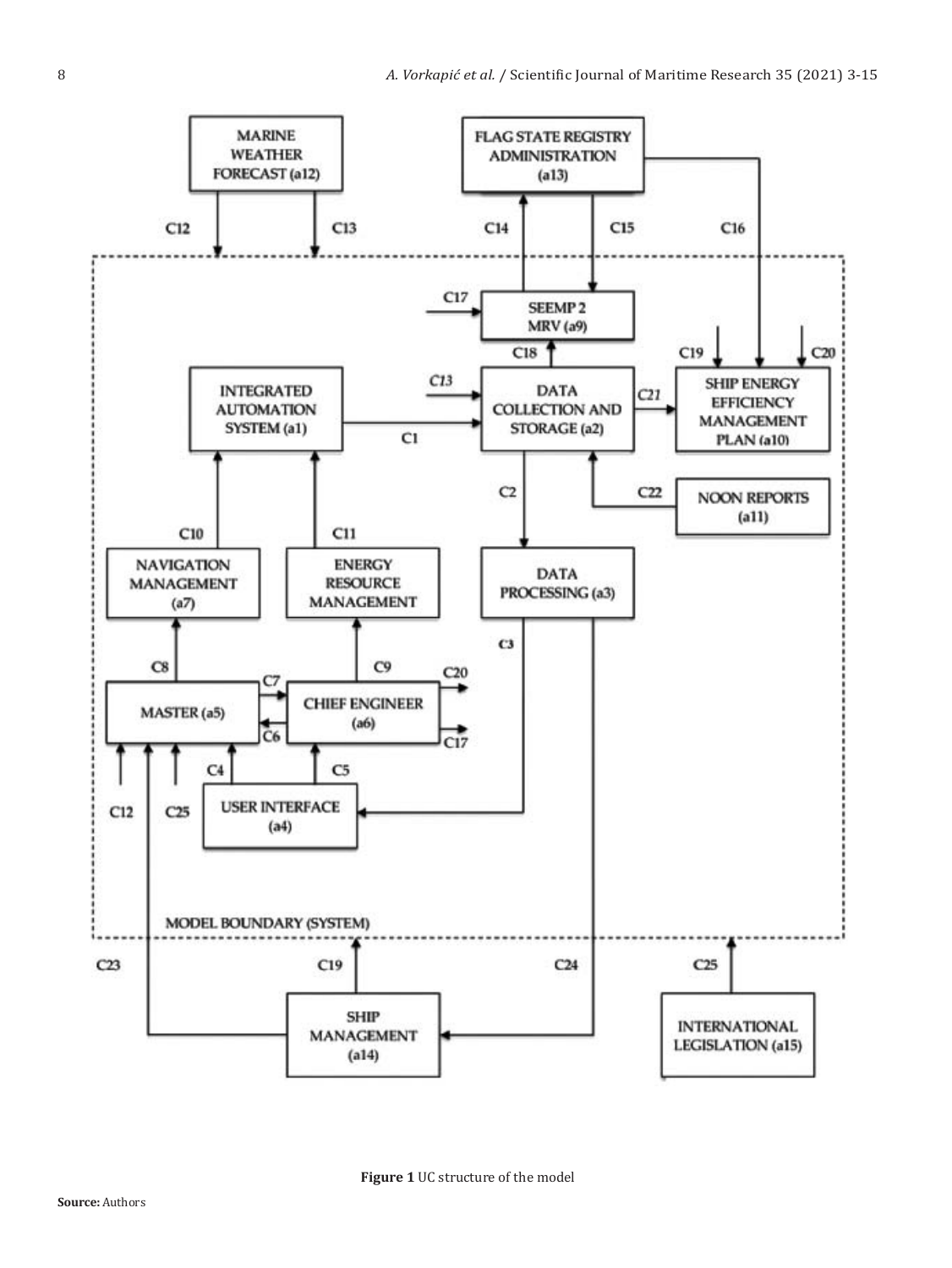a6 – the chief engineer is in charge of plant maintenance on deck and in the engine room, supervising the transfer and bunker fuel, controlling maneuvering from the engine room (if necessary), controlling and ordering spare parts and implementing the SEEMP plan,

a7 – navigation management contains the organizational and technical elements of management and reporting as well as the relevant procedures to ensure the safety of navigation, contained in the ship's safety management system; when the safety of the crew, ship and cargo is jeopardized, the master of the ship is given the opportunity to override the procedures and make a final decision,

a8 – energy resource management contains organizational and technical elements of management and reporting in accordance with the guidelines for optimal use of energy resources (contained in the ship's safety management system),

a9 – SEEMP (2) and MRV ship reporting plan,

a10 – the Ship Energy Efficiency Management Plan (SEEMP),

a11 – noon reports,

a12 – marine weather forecast.

a13 – Flag State Registry Administration, i.e. Recognized Organization (RA),

a14 – shipowner with ship and energy efficiency management system and business policy,

a14 – international legislation and its executive elements.

C1 – data  $x_{1-n}$  (t) from the integrated automation system, i.e. monitoring and alarm system and the ship's navigation system (Table 1): main propulsion shaft revolutions, speed and wind direction from the anemometer, air temperature, sea temperature, the trim of the ship, the heel of the ship, the mean draft along the length and the ship's course over ground,

C2 – data from data collection and storage (a2) to processing unit (a3),

C3 – output data set  $y_{1n}$  (t) after machine learning algorithms (Table 1) for the user interface: main propulsion engine fuel consumption (3), Energy Efficiency Operational Index (EEOI), Energy Performance Indicator (EnPI), specific fuel consumption, slip, speed over ground, the trim of the ship and the necessity for cargo liquefaction. It is important to note that EEDI and EnPI are calculated from listed variables in (Table 1) and known values. The effective power of electricity required to liquefy cargo is higher than any other operation on a liquefied petroleum gas carrier; hence it is used to monitor the cargo liquefaction.,

C4 – graphical display of output values for perusal of ship's master,

C5 – graphical display of output values for perusal of chief engineer,

C6 – suggestion of the chief engineer to the master, regarding shipboard energy efficiency advancement,

C7 – master's order to the chief engineer regarding optimization of utilizing energy resources (propulsion shaft revolutions, ship's course, necessity for gas cargo liquefaction), C8 – master's navigational orders towards navigation management,

C9 – the chief engineer's decision on the energy resources management system (number of generators in the grid, number of operating cooling pumps, etc.),

C10 – output values from the navigation control and decision-making system,

C11 – output values from the energy resources management system,

C12 – meteorological and oceanographic data for perusal of ship's master,

C13 – meteorological and oceanographic data input for the data collection and storage system: u/v component of wind, gust, significant wave height, wave direction, wave period, swell direction and sea current speed,

C14 – data from SEEMP (2) and MRV towards Flag State Registry Administration, i. e. Recognized Organization (RA),

C15 – approval, periodic review and changes in the regulations of SEEMP (2) and MRV plan by the Flag State Registry Administration, i.e. RA,

C16 – approval, periodic review and changes in the regulations of SEEMP (1) plan by the Flag State Registry Administration, i.e. RA,

C17 – control and correction of data entered in SEEMP (2) and MRV reports by the chief engineer,

C18 – data to the ship's SEEMP (2) and MRV from the data collection and storage system,

C19 – setting goals and monitoring the implementation of energy saving measures by the shipowner's energy management department,

C20 – control and correction of data entered in SEEMP reports by the chief engineer,

C21 – data from the data collection and storage system to SEEMP,

C22 – observational data from ship's noon reports to the data collection and storage system: wave height, swell, and wind observation,

C23 – voyage order and other operating procedures,

C24 – output data set  $y_{1-n}$  (t) directed to the shipowner's energy efficiency management system as well as vessel management system, after machine learning algorithms: main propulsion engine fuel consumption, EEOI, EnPI, specific fuel oil consumption (SFOC), slip, speed over ground (SOG), the trim of the ship (11) and the necessity for cargo liquefaction, in parallel with the set values (SEEMP, sea trial, charter party, etc.),

C25 – requirements of international legislation and the various executive bodies enforcing them towards the master of the ship.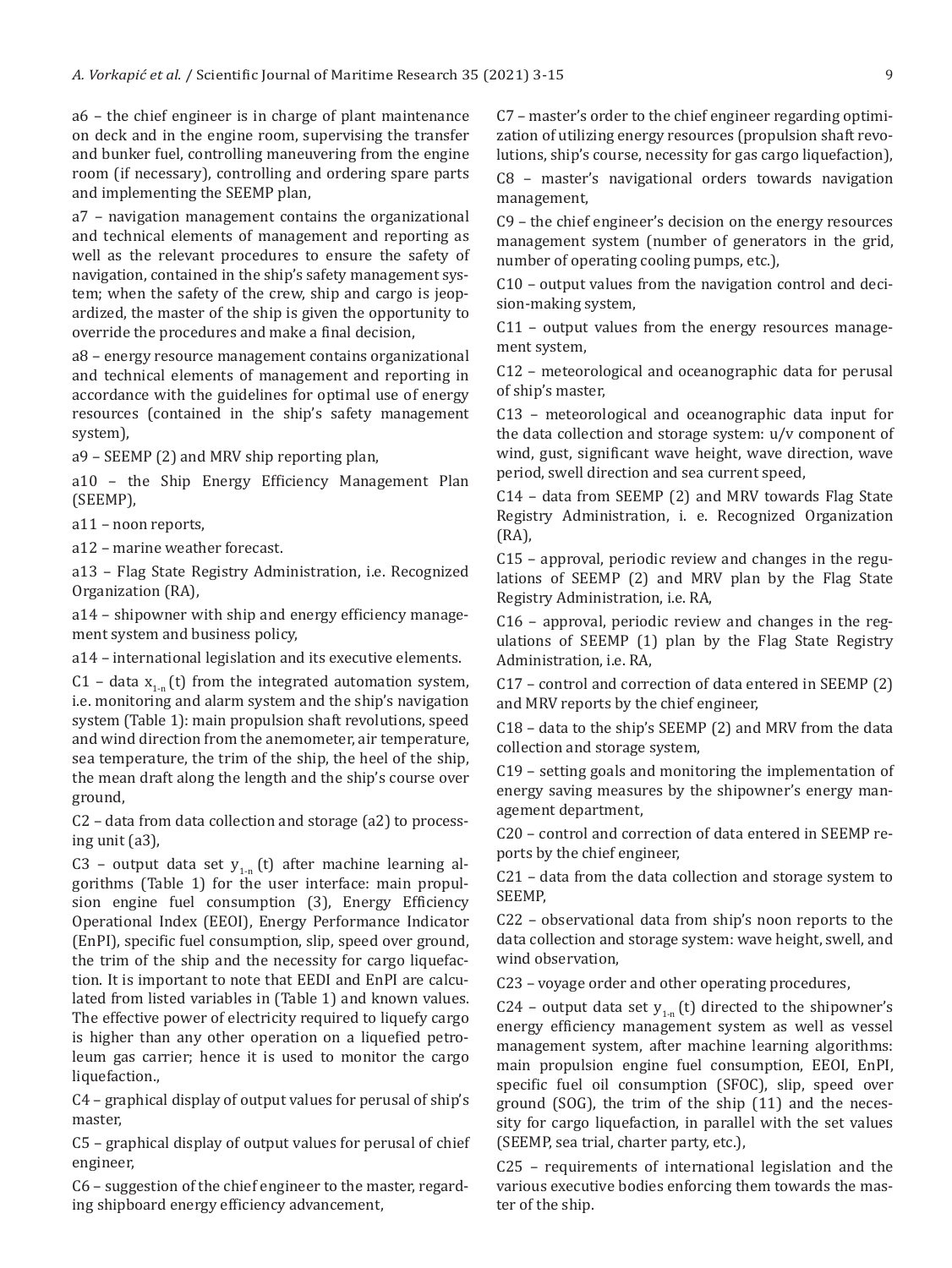| <b>VARIABLE</b>             | <b>INFORMATION/ UNIT</b>                               | UC MODEL STRUCTURE LABEL       |
|-----------------------------|--------------------------------------------------------|--------------------------------|
| Pickup11                    | ME revolutions per minute (min-1)                      | $C1:x_1(t)$                    |
| <b>SFOC</b>                 | Specific fuel consumption (g/kWh)                      | $C1:x_2(t)$ , $C3:y_1(t)$      |
| ME_tot_FL                   | ME total FO consumption (mT)                           | $C1:x_{3}(t)$ , $C3:y_{2}(t)$  |
| Nav_02                      | Ship's speed over ground (knots)                       | $C1:x_{4}(t), C3:y_{3}(t)$     |
| Nav_04                      | Wind speed from anemometer (knots)                     | C1:x <sub>5</sub> (t)          |
| Prop_slip                   | Apparent slip ratio (%)                                | $C1:x_{6}(t)$ , $C3:y_{4}(t)$  |
| MSB0-TOT-LOAD               | Total load on busbars (kW)                             | $C1:x_{7}(t)$ , $C3:y_{5}(t)$  |
| MS114                       | Ambient air temperature (°C)                           | C1:x <sub>8</sub> (t)          |
| MW014                       | Sea water temperature (°C)                             | $C1:x_{q}(t)$                  |
| Trim in meters              | $-$ fore, $+$ aft $(m)$                                | $C1:x_{10}(t)$ , $C3:y_{6}(t)$ |
| List in degrees             | (°)                                                    | $C1:x_{11}(t)$                 |
| Draft-mean                  | (m)                                                    | $C1:x_{12}(t)$                 |
| <b>ECDIS COG</b>            | course over ground (deg)                               | $C1:x_{13}(t)$                 |
| <b>ECDIS</b> wind direction | (deg)                                                  | $C1:x_{14}(t)$                 |
| Uwind                       | (m/s)                                                  | $C13:x_{15}(t)$                |
| Vwind                       | (m/s)                                                  | $C13:x_{16}(t)$                |
| Wind gust                   | (m/s)                                                  | $C13:x_{17}(t)$                |
| Significant wave height     | (m)                                                    | $C13:x_{18}(t)$                |
| Wave direction              | (°)                                                    | $C13:x_{19}(t)$                |
| Wave period                 | (s)                                                    | $C13:x_{20}(t)$                |
| Sea direction               | (°)                                                    | $C13:x_{21}(t)$                |
| Sea current speed           | (m/s)                                                  | $C13:x_{22}(t)$                |
| Sea                         | Douglas sea scale (ship's logbook) (DSS <sup>2</sup> ) | $C22:x_{23}(t)$                |
| Swell                       | Douglas sea scale (ship's logbook) (DSS)               | $C22:x_{24}(t)$                |
| Wind                        | Beaufort scale (ship's logbook) (Bft <sup>3</sup> )    | $C22:x_{25}(t)$                |

**Table 1** List of variables that enter data collection and storage – input variables (a2) and exit the data processing unit (a3) – output variables

**Source:** Authors

#### **3.2 ST model structure**

The ST structure (Table 2 and Figure 2) defines possible states and possible transitions between states, and the probabilities of these transitions. S0 is the condition without the implemented decision support system, i.e. state as found on the case vessel. For the system to move to a higher state S1, it is necessary to establish the framework for the application of shipboard energy efficiency monitoring, operational data prediction and reporting. Next step is data collection, data processing, and running a machine-learning algorithm to learn the model from the data. It is often required to move back and forth until the amount and quality of data are sufficient for quality machine learning prediction and until reaching the S2 state. Continuous monitoring the and model maintaining brings us to the final state S3. For the system to achieve the set goals, it must be supervised throughout the steps.

Table 2 and Figure 2 provide an overview of possible system states (models) and transitions between states, where the system states are as follows:

S0 – lack of model or database (current situation),

S1 – a model that enables the collection of relevant operational data has been set up,

S2 – the initial (zero state) has been determined, whereby the model achieves the full functionality of pre-

<sup>&</sup>lt;sup>2</sup> The Douglas sea scale (DSS) is a measure of the height of the waves and the state of the swell. The scale is expressed from 0 to 9.

<sup>&</sup>lt;sup>3</sup> The Beaufort scale (Bft) is used to evaluate wind strength in the scale from 0 to 12.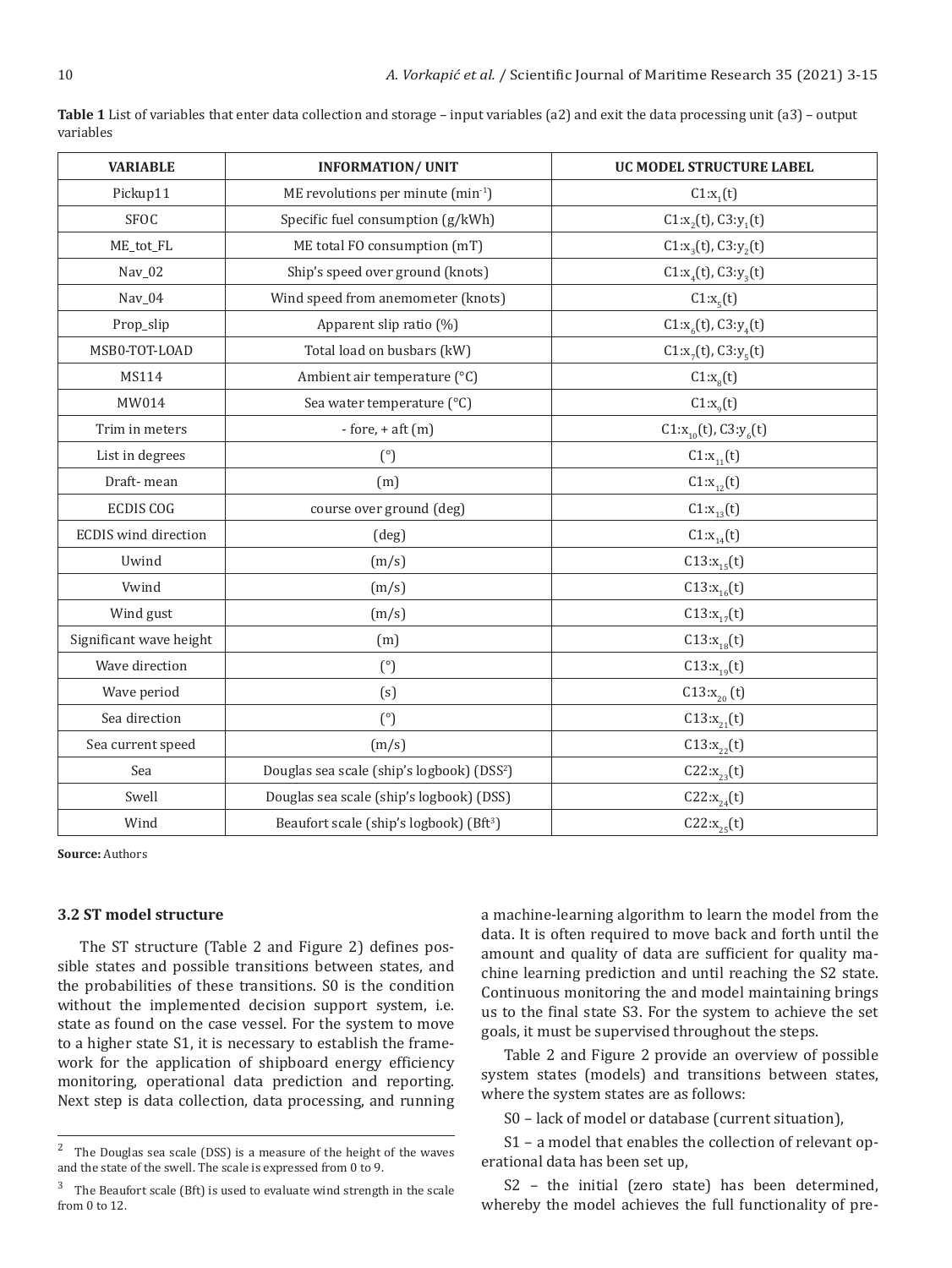| ۰. | I |
|----|---|
|    |   |
|    | ш |

| Table 2 Transitions between states |  |
|------------------------------------|--|
|------------------------------------|--|

| <b>STATE</b>                         | <b>TRANSITION</b>                                                                                                                                         | <b>OUTPUT</b>                                    |
|--------------------------------------|-----------------------------------------------------------------------------------------------------------------------------------------------------------|--------------------------------------------------|
| S0 – lack of model                   | I1 - setting up a scientifically accepted<br>model that describes, predicts and enables<br>adjustment of the relevant operating<br>parameters of the ship | S1 - set up and accepted model                   |
| S1 – accepted model                  | I2 - data collection                                                                                                                                      | S <sub>2</sub> – determined initial (zero) state |
| S2 - determined initial (zero) state | I3 – continuous model monitoring and<br>maintenance                                                                                                       | S <sub>3</sub> – full functionality of the model |

**Source:** Authors



**Figure 2** ST structure of the model

diction and support in making decisions on optimizing energy consumption and reducing carbon dioxide emissions into the atmosphere, and

S3 – continuous model monitoring and maintenance.

#### **3.3 SWOT and TOWS analyses**

According to the presented model it is evident that continuous monitoring of relevant operating parameters, the ability to predict them, and feedback on input values will contribute to more efficient management of energy resources and reduce carbon dioxide pollution of the atmosphere, provide insights into the real situation, as well as possible measures to reduce fuel consumption and prevent pollution, which all parties in the maritime venture will benefit from in many ways. With continuous changes in external conditions, the challenge is in choosing an appropriate structure that reduces the disintegrative effects of the environment to the lowest possible level. Lack of information increases the entropy of the system, which is why, accordingly, it is appropriate to evaluate the assessment of the applicability of the model through strengths, weaknesses, opportunities and threats (SWOT) analysis. Strengths and weaknesses represent the internal characteristics of the system (model), while opportunities and threats come from the environment. Due to its integrative and comprehensive role, it is often referred to as internal-external analysis, while the SWOT matrix is also called the matrix of internal and external factors [27].

The procedure for building a SWOT analysis (Table 3) is as follows [28]:

- 1. identifying strengths, weaknesses, opportunities and threats,
- 2. determining the importance and probability of occurrence,
- 3. analysing the opportunities' relation to strengths and weaknesses, as well as the threats' relation to strengths and weaknesses,
- 4. identifying strategic alternatives.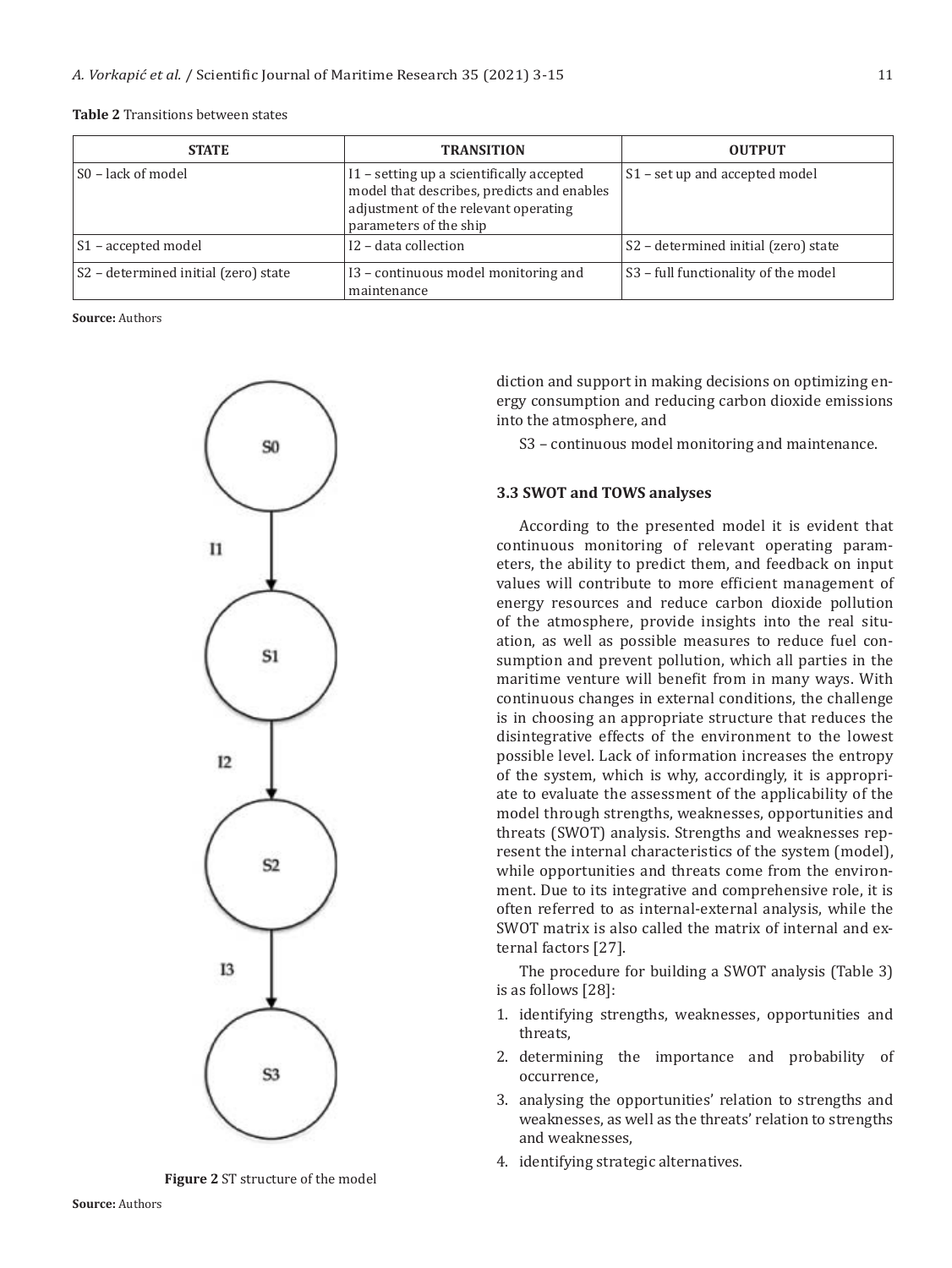| <b>STRENGTHS (S)</b>                                                                                             | <b>WEAKNESSES (W)</b>                                                                                                                         | <b>OPPORTUNITIES (O)</b>                                                                                                                                      | <b>THREATS</b> (T)                                                                                                           |
|------------------------------------------------------------------------------------------------------------------|-----------------------------------------------------------------------------------------------------------------------------------------------|---------------------------------------------------------------------------------------------------------------------------------------------------------------|------------------------------------------------------------------------------------------------------------------------------|
| S1. Prediction of relevant<br>operating parameters and<br>continuous monitoring                                  | W1. The initial learning<br>time from the data prevents<br>prediction at an early stage of<br>system implementation                           | 01. Integration of ship and<br>office into a common IT<br>monitoring and decision-<br>making system                                                           | T1. The proposed model is<br>not recognized as a useful tool<br>for monitoring operational<br>parameters and decision making |
| S2. Impact on the correction of<br>the existing SEEMP                                                            | W2. For the purposes of quality<br>prediction, it is necessary to<br>cover all external conditions<br>and operational procedures<br>scenarios | 02. The proposed model<br>involves preparation of remote<br>or automated ship management                                                                      | T2. Changes in external factors,<br>such as relevant regulations,<br>guidelines and standards                                |
| S3. Improvement of the energy<br>system and EEDI at the project<br>level                                         | W3. Part of the data retrieved<br>from the ship's noon reports is<br>based on subjective perception                                           | 03. Proposal of a new approach<br>to ship management and<br>navigation advancement to<br>weather forecasters                                                  | T3. SWOT element identification<br>may be obsolete in changed<br>conditions of application<br>(environment)                  |
| S4. Adjustment of the<br>shipowner business policy<br>towards greater environmental<br>friendliness              | W4. The interpretation of<br>predictions and the resulting<br>procedures depend on the<br>human factor                                        | 04. The collected data and<br>processing results may be<br>used by the shipowner when<br>concluding a charter party                                           |                                                                                                                              |
| S5. Determining initial (zero)<br>state                                                                          |                                                                                                                                               | 05. The collected data and<br>processing results can be used<br>by the shipowner to propose a<br>new methodological approach<br>to the IMO and its committees |                                                                                                                              |
| S6. Use of existing<br>infrastructure with minimal<br>interventions                                              |                                                                                                                                               | 06. The results of the model<br>can be used in a planned<br>maintenance system                                                                                |                                                                                                                              |
| S7. Compliance with relevant<br>regulations, guidelines and<br>standards                                         |                                                                                                                                               | 07. The collected data and<br>processing results can be used<br>in future research                                                                            |                                                                                                                              |
| S8. Establishing an automated<br>system for monitoring and<br>predicting fuel consumption<br>and $CO2$ emissions |                                                                                                                                               | 08. Further use of external<br>weather forecast service                                                                                                       |                                                                                                                              |
|                                                                                                                  |                                                                                                                                               | 09. The collected data can be<br>applied to ships from the same<br>series                                                                                     |                                                                                                                              |

#### **Table 3** SWOT elements identification

**Source:** Authors

In order to identify strategies that will best emphasize strengths and minimize weaknesses, as well as capitalize opportunities and neutralize threats, an analysis of the opportunities' relation to strengths and weaknesses, as well as the threats' relation to strengths and weaknesses, was performed, and a TOWS matrix of the system (model) was compiled. The TOWS matrix (Table 4) helps identify the links between strengths (S), weaknesses (W), opportunities (O) and threats (T) and provides a basis for formulating strategies on those relationships. It shows how the external opportunities and threats, faced with a particular system, can be countered by internal strengths and weaknesses to result in four sets of alternative strategic recommendations [29]:

1. S-O strategy: maximizing strengths to maximize opportunities in the environment (maxi-maxi),

- 2. S-T strategy: maximizing strengths to minimize threats (maxi-mini),
- 3. W-O strategy: minimizing weaknesses in an opportunity-rich environment (mini-maxi),
- 4. W-T strategy: minimizing weaknesses and threats (mini-mini).

In order for the TOWS matrix to perform with quality, it is necessary to systematically investigate the internal and external environment and define the information flows used in the analysis and identification of key relationships between internal and environmental variables. Repeating combinations or those without a clearly identified strategy are excluded.

Following the SWOT identification of internal and external system factors and the TOWS matrix of uncertainty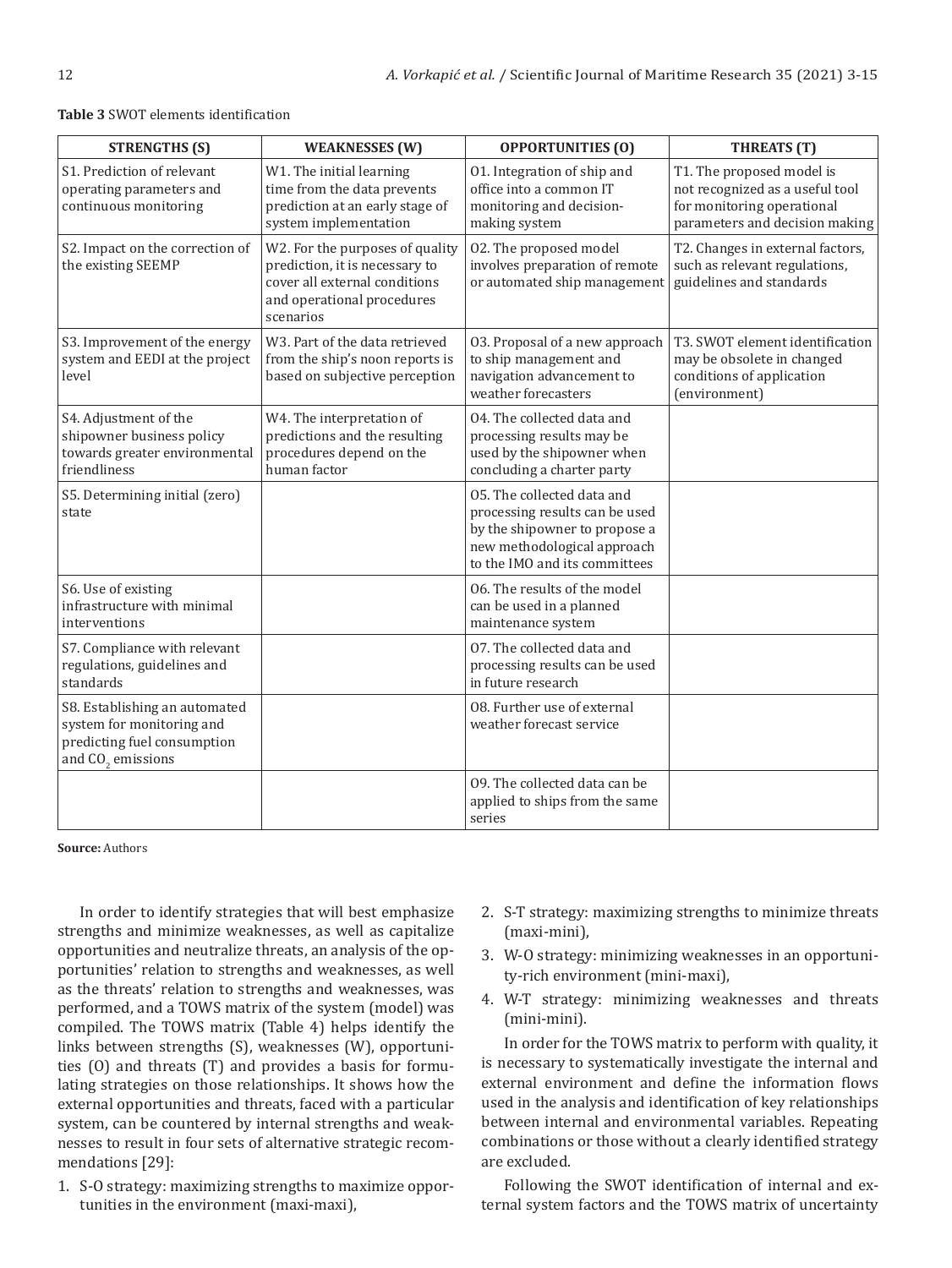#### **Table 4** TOWS matrix

|                                                  |  | <b>INTERNAL FACTORS</b>                                                                                                                                                                                                                              |                                                                                                                                                                                                                              |  |
|--------------------------------------------------|--|------------------------------------------------------------------------------------------------------------------------------------------------------------------------------------------------------------------------------------------------------|------------------------------------------------------------------------------------------------------------------------------------------------------------------------------------------------------------------------------|--|
|                                                  |  | <b>STRENGTHS (S)</b>                                                                                                                                                                                                                                 | <b>WEAKNESSES (W)</b>                                                                                                                                                                                                        |  |
| OPPORTUNITIES <sub>(O)</sub><br>EXTERNAL FACTORS |  | S101 System integration is possible after meeting the<br>technological prerequisites related to data traffic speed.<br>S102 By expanding the number of input and output                                                                              | W108 The existing navigation support system continues<br>to be used until sufficient data is collected by the model.<br>W109 The collection time of the initial data number can                                              |  |
|                                                  |  | variables, it is possible to create a foundation for remote or<br>autonomous ship management.                                                                                                                                                        | be minimized if it is the second or the n <sup>th</sup> number from the<br>same series.                                                                                                                                      |  |
|                                                  |  | S103 Collaborating with weather forecasters to improve<br>the service.<br>S104 Corrections to standardized charter party are                                                                                                                         | W208 The existing navigation support system continues<br>to be used until all external conditions and operational<br>procedures scenarios are covered.                                                                       |  |
|                                                  |  | possible by including measured operating parameters.<br>S205 An initiative towards the IMO and other stakeholders<br>is possible in order to change the methodological approach<br>to reporting on fuel consumption and carbon dioxide<br>emissions. | W209 The collection time of the initial data number can<br>be minimized if it is the second or the n <sup>th</sup> number from the<br>same series.                                                                           |  |
|                                                  |  |                                                                                                                                                                                                                                                      | W302 In model development and future research, data<br>based on subjective perception will be excluded.                                                                                                                      |  |
|                                                  |  | S106 The prediction and monitoring output data can be<br>used comparatively with the manufacturer's data, with the<br>aim of early detection of faults or maintenance needs (hull<br>cleaning, propeller polishing, etc.).                           | W401 By integrating the ship - office system, software<br>improvements are possible in different external conditions<br>and operational procedures scenarios. The decision-<br>making system continues to function as it is. |  |
|                                                  |  | S107 The presented results can enable further scientific<br>research and improvements.                                                                                                                                                               |                                                                                                                                                                                                                              |  |
|                                                  |  | S506 The initial state of the operating parameters can be<br>compared to the manufacturer's data as an input to the<br>planned maintenance system.                                                                                                   |                                                                                                                                                                                                                              |  |
|                                                  |  | S602 Developing software and infrastructure for the future<br>system of remote or autonomous management.                                                                                                                                             |                                                                                                                                                                                                                              |  |
|                                                  |  | S705 Participating in the development of legislation and<br>guidelines of relevant institutions.                                                                                                                                                     |                                                                                                                                                                                                                              |  |
|                                                  |  | S1T1 Predicting relevant operational parameters is new<br>information in the existing decision-making system; it can<br>be accepted or rejected as such.                                                                                             | W1T1 The use of the proposed model is non-binding; the<br>model is an upgrade and support in the existing decision-<br>making system with unchanged responsibilities and<br>changes in information.                          |  |
|                                                  |  | S2T1 The existing SEEMP can be corrected in a shorter<br>time interval than the existing one.                                                                                                                                                        | W1T2 Changes in regulations, guidelines and standards                                                                                                                                                                        |  |
|                                                  |  | S3T1 The collected knowledge can be used to improve the<br>energy system and EEDI at the project level.                                                                                                                                              | are unlikely to limit support in deciding on the efficient<br>use of energy resources or, in the case of more efficient                                                                                                      |  |
| THREATS <sub>(T)</sub>                           |  | S4T1 The business policy of shipowners towards greater<br>environmental sensitivity has been recognized by all<br>stakeholders in the maritime venture.                                                                                              | navigation, if the competent authorities adopt standards<br>for the application of such systems, the system may be<br>modified to comply. Such an upgrade is relatively simple                                               |  |
|                                                  |  | S5T1 The initial state is used for future comparisons; an<br>existing model with an initial state from a test drive or test<br>bed may be unrealistic.                                                                                               | because the proposed model is fully integrated into<br>existing legislation and existing infrastructure.<br>W2T1 The proposed model is intended for use on tankers                                                           |  |
|                                                  |  | S6T1 Implementing the new system does not require<br>significant resources.                                                                                                                                                                          | and all other ships where operational procedures are<br>repeated within a reasonable period of time. Use on ships<br>for, for example, the transport of heavy cargo, would                                                   |  |
|                                                  |  | S7T1 The proposed system is in line with existing<br>regulations, guidelines and standards. Obtaining type<br>approval will be requested after the completion of the<br>software system development process and the selection of                     | require a longer period of retrieving data and learning<br>from it.<br>W3T1 The problem can be overcome by comparative                                                                                                       |  |
|                                                  |  | the physical components of the system.                                                                                                                                                                                                               | monitoring of the same quantities with different readings,<br>in order to reduce the input of unrealistic values.                                                                                                            |  |
|                                                  |  | S7T3 The SWOT and TOWS analysis needs to be repeated<br>periodically at key developmental stages of the model.<br>S8T1 Automation of the existing system; the human                                                                                  | W4T1 The problem can be overcome by developing an<br>adequate software and educating end-users.                                                                                                                              |  |
|                                                  |  | element can still be included.                                                                                                                                                                                                                       |                                                                                                                                                                                                                              |  |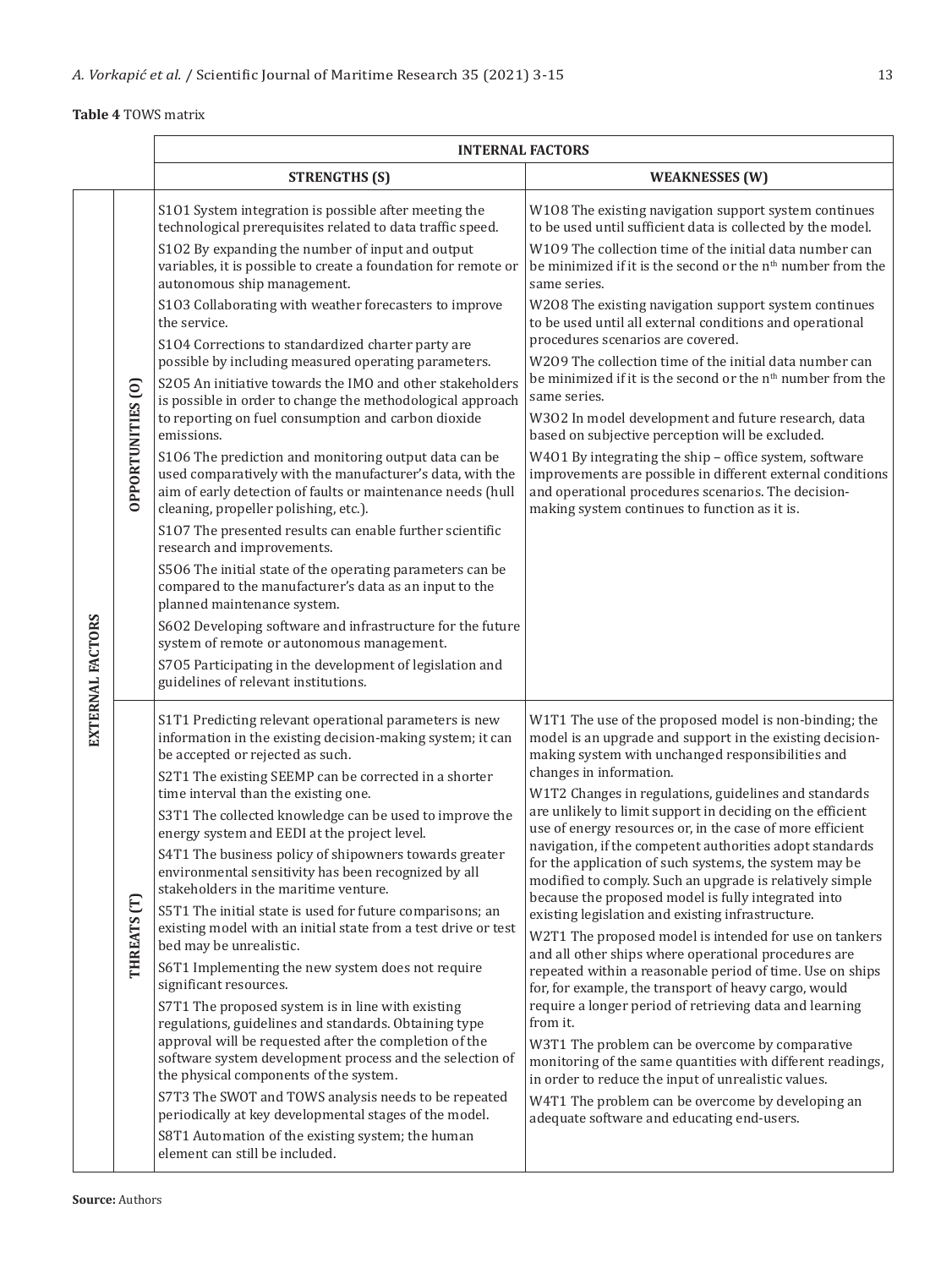reduction strategies, it is possible to conclude that the set framework is applicable and takes into account specific environmental conditions. Assumed strengths and probabilities represent advantages and benefits, both in reducing energy consumption and preventing carbon dioxide pollution, and in sustainable development within environmental parameters, with a minimum of resource depletion and environmental pollution. Weaknesses and threats to the system have been offset by existing strengths and probabilities. Given that the TOWS structuring mechanism deals with the current situation and does not give rise to new ideas or insights, during the development of the model, it is necessary to repeat the analysis to consider possible changed relationships and correct the initial development strategy. This confirms the framework which, by the synergy of machine learning methods and general system theory, processes data retrieved from sensors during navigation, as well as data on external influences, and describes, predicts and enables adjustment of relevant ship operating parameters on the example of liquefied petroleum gas carriers to reduce energy consumption and emissions of the carbon dioxide. The introduction of new information on more efficient management of the ship and its systems has enabled more energy-efficient navigation and management of ship processes, as well as the correction of the existing shipboard energy efficiency plan.

#### **4 Conclusion**

In this research, a model framework is proposed that enables monitoring, prediction, and adjustment of the relevant operating parameters of the ship intending to reduce energy consumption and emissions of the carbon dioxide. The framework provides the possibility of automatic reporting to relevant organizations. In setting up the framework machine learning methods were used in combination with general system theory. For model learning, measurement data from the ship's automation system, as well as secondary data from the ship's navigation system, daily reports, and available meteorological and oceanographic data by geographical position and navigation time, were used. To describe the system, the UC structure was used, which determined the components of the system and their interconnectedness, and the ST structure, which recognized the states and described the transitions between individual states. SWOT identification and TOWS analysis of system strengths, weaknesses, opportunities, and threats were used to examine and identify strategies that would best identify strengths and minimize weaknesses. Following the mentioned analyses, it is possible to conclude that the proposed framework is applicable and that by processing data retrieved from sensors in navigation, including data on external influences, it is possible to set a model that monitors, predicts and enables adjustment of relevant ship operating parameters, leading to more efficient cargo transportation.

By monitoring the relevant operating parameters of liquefied gas carriers with a built-in liquefaction system, optimization can achieve significant energy savings. Equally, new knowledge can be used in the process of making decisions about scheduled maintenance, such as cleaning the underwater parts of the hull or cleaning and polishing the ship's propeller. By adopting the technical measures to improve energy efficiency, a comparison with the previous state and quality assessment of the newly installed system is enabled. The model also includes automated data collection for the SEEMP and MRV reports, which simplifies the ship's reporting system.

Over time, the collected data on relevant operating parameters, as well as recommendations and procedures for reducing energy consumption and carbon dioxide emissions, become knowledge that can be included in the installation of technological solutions and the development of procedures to improve energy efficiency and reduce carbon dioxide emissions on existing ships. Predicting the specific fuel consumption enables comparison with the initial and current state. It provides useful information on the efficiency of the combustion process by the set values of the manufacturer. The adopted technical and operational solutions can be incorporated into new shipbuilding projects, making it easier to achieve the required level of energy efficiency.

Reduced speed brings significant savings in fuel consumption and is chosen by many shipping companies, especially when the ship is in ballast, as an integral part of management policy. If energy efficiency is adequately rewarded, and the precondition is the possibility of presenting savings, then shipowners have an incentive to invest in reducing fuel consumption. As a result, there may be a market correction, which then helps to achieve a reduction in carbon emissions by rewarding environmentally friendly behavior. A further advantage of the proposed framework is in flexibility towards additional data implementation. An example is the future limitation of methane emissions from natural gas ships and those ships that use natural gas as a fuel.

This research has contributed scientifically in the developing a new methodological approach for application of monitoring, prediction and energy efficiency and carbon dioxide emissions reporting model. It is prerequisite to move from a state of lack of model to a higher model state.

Further research can focus on the development of software to optimize energy consumption and reduce carbon dioxide emissions by the needs of the end-user. Furthermore, based on the results of this research and by employing the machine learning algorithms, it is possible to prototype software that will fully implement the shipboard energy efficiency monitoring, operational data prediction, and reporting based on the ship's measurement data and meteorological and oceanographic data by the geographic position and time of navigation, allowing direct insight into the actual values of improved shipboard energy efficiency.